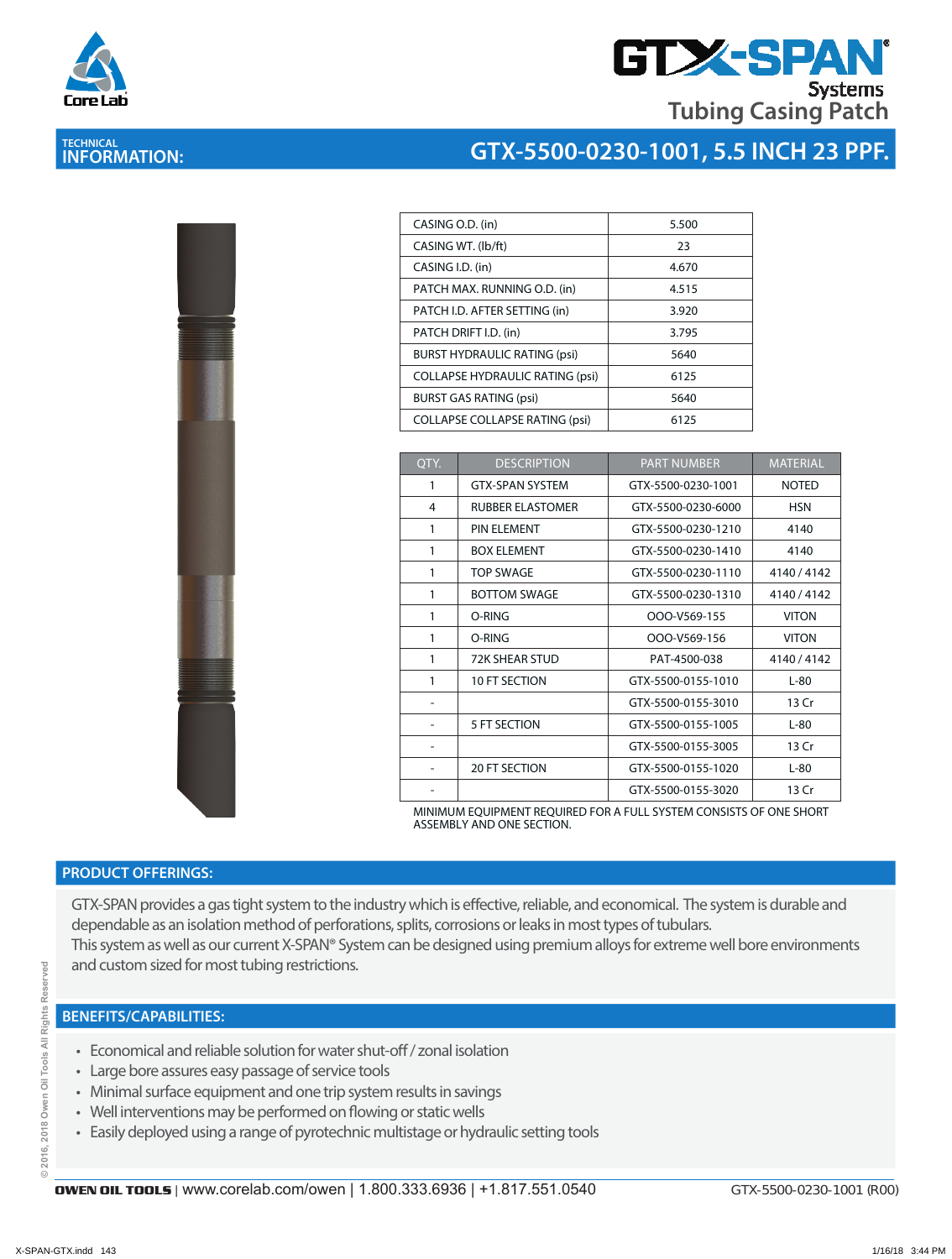

# **GTX-SPAN Tubing Casing Patch**

## **TECHNICAL INFORMATION:**





| CASING O.D. (in)                       | 5.500 |
|----------------------------------------|-------|
| CASING WT. (lb/ft)                     | 23    |
| CASING I.D. (in)                       | 4.670 |
| PATCH MAX. RUNNING O.D. (in)           | 4.515 |
| PATCH I.D. AFTER SETTING (in)          | 3.920 |
| PATCH DRIFT I.D. (in)                  | 3.795 |
| <b>BURST HYDRAULIC RATING (psi)</b>    | 5640  |
| <b>COLLAPSE HYDRAULIC RATING (psi)</b> | 6125  |
| <b>BURST GAS RATING (psi)</b>          | 5640  |
| <b>COLLAPSE COLLAPSE RATING (psi)</b>  | 6125  |

CASING ORDER OF THE CASING OF THE CASING OF THE CASING OF THE CASING OF THE CASING OF

| QTY.           | <b>DESCRIPTION</b>                     | <b>PART NUMBER</b> | <b>MATERIAL</b>    |
|----------------|----------------------------------------|--------------------|--------------------|
| $\overline{4}$ | <b>ELASTOMER</b>                       | GTX-5500-0230-6000 | <b>HSN</b>         |
| $\mathbf{1}$   | PIN ELEMENT                            | GTX-5500-0230-1210 | 4140               |
| $\mathbf{1}$   | <b>BOX ELEMENT</b>                     | GTX-5500-0230-1410 | 4140               |
| 1              | <b>TOP SWAGE</b>                       | GTX-5500-0230-1110 | 4140/4142          |
| $\mathbf{1}$   | <b>BOTTOM SWAGE</b>                    | GTX-5500-0230-1310 | 4140 / 4142        |
| $N+1$          | O-RING                                 | OOO-V569-155       | <b>VITON</b>       |
| $N+1$          | O-RING                                 | OOO-V569-156       | <b>VITON</b>       |
| $\mathbf{1}$   | <b>72K SHEAR STUD</b>                  | PAT-4500-038       | 4140/4142          |
| $\mathbf{1}$   | SET SCREW 1/4 INCH X 20 TPI, 5/16 INCH | PUR-0501-030       | <b>ALLOY</b>       |
| N              | 10 FT SECTION                          | GTX-5500-0155-1010 | $L-80$             |
| 1              | <b>SLEEVE NUT</b>                      | SET-3250-120       | 4130/4140          |
| $\mathbf{1}$   | <b>SLEEVE LOCK NUT</b>                 | SET-3250-121       | 4130/4140          |
| $\mathbf{1}$   | SETTING SLEEVE                         | SET-3250-262       | 4140/4142          |
| $\mathbf{1}$   | <b>QUICK CHANGE ROD</b>                | SET-3250-130       | 4130/4140          |
| $\mathbf{1}$   | <b>OUICK CHANGE NUT</b>                | SET-3250-131       | 4130/4140          |
| $\mathbf{1}$   | <b>TOP ADAPTER ROD</b>                 | SET-3250-132       | 4130/4140          |
| $N+1$          | ROD TANDEM CONNECTOR                   | SET-3250-133       | 4130/4140          |
| N              | 10 FT. ROD                             | SET-3250-134       | 4130/4140          |
| OPT            | 5 FT. ROD                              | SET-3250-135       | 4130/4140          |
| $\mathbf{1}$   | <b>BOTTOM ROD EXTENDED</b>             | SET-3250-136L      | 4130/4140          |
| $\mathbf{1}$   | <b>COLLET ASSEMBLY</b>                 | SET-3250-261       | <b>NOTED</b>       |
| $\mathbf{1}$   | <b>COLLET</b>                          | SET-3250-259       | 4130 / 4140 / 4142 |
| 1              | <b>END SUB</b>                         | SET-3250-156       | 4130/4140          |
| $\mathbf{1}$   | <b>COLLET SUPPORT</b>                  | SET-3250-164       | 4130/4140          |
| N              | ROD SUPPORT                            | SET-3250-160       | ALUMINIUM          |

MINIMUM EQUIPMENT REQUIRED FOR 10 FT. SYSTEM

© 2016, 2018 Owen Oil Tools All Rights Reserved **© 2016, 2018 Owen Oil Tools All Rights Reserved**

**OWEN OIL TOOLS** | www.corelab.com/owen | 1.800.333.6936 | +1.817.551.0540 GTX-5500-0230-1001 (R00)